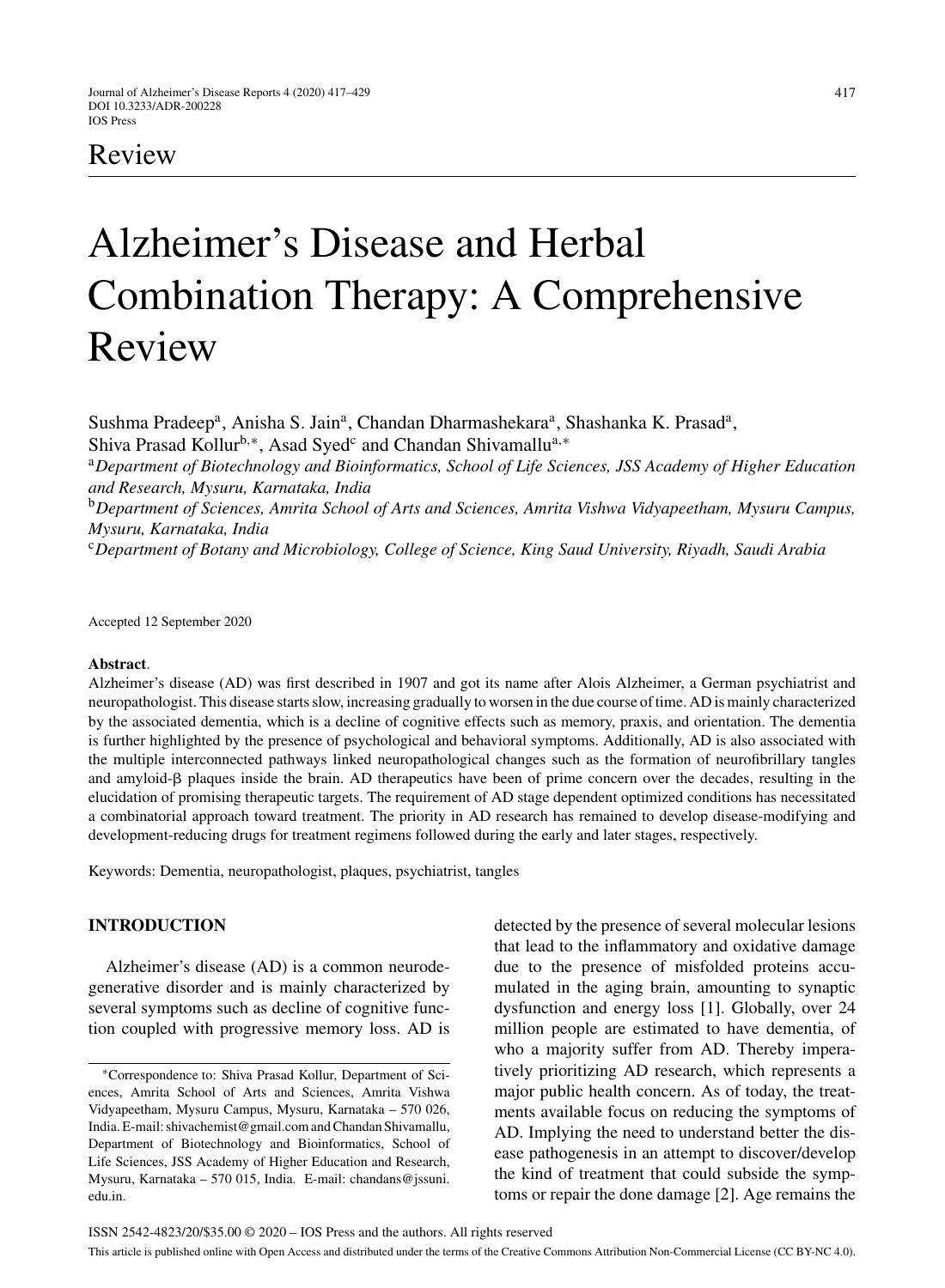

Fig. 1. Histopathological variations between a) healthy neuron and b) AD neuron.

main risk factor associated with the AD; with most of victims aged over 65 years [3]. Early diagnosis and investigation remain the most crucial factor to focus the therapeutic ventures involving both pharmaceutical and psychosocial support systems.

The end stages of AD are marked by the continuous loss of physical and mental autonomy, culminating in dependency and burden on others due to motor function deterioration. The advance stages of AD usually include mood swings, language disorientation, self-care mismanagement, loss of motivation, and behavioral integrity. A sense of social and familial withdrawal is also observed as the condition worsens [3, 4]. Ultimately body functions are lost gradually leading to death. The rate of disease progression varies among individuals, and the average life expectancy in an event of AD may range from 3–9 years after the initial diagnosis [1, 5].

Knowledge about the causative factors of AD is limited; however, genetic inheritance of the disease is believed to be the major associated risk factor [2]. Other risk factors include head trauma, depression, and hypertension [3]. Notwithstanding, AD remains a multifactorial neurodegenerative disease which includes both risk factors and genetic mutations occurring due to abnormal accumulation of amyloid- $\beta$  (A $\beta$ ) and tau proteins. While the presence of phosphorylated tau has been identified in the brain during early stages, the later stages are characterized by the presence of insoluble  $A\beta$  protein deposits. Studies indicate that the amount of insoluble  $\text{A}\beta$  protein deposits is directly proportional to the extent of dementia in those suffering with AD [3]. In addition,  $\overrightarrow{AB}$  protein is believed to cause further inflammatory reactions that promote development of  $AD$  and cognitive decline. The  $A\beta$  hypothesis postulates that  $\mathsf{A}\mathsf{B}$  protein accumulation is the primary cause or effect of the pathogenesis of AD and the disease further progresses due to the imbalance caused by the  $A\beta$  production and clearance. Several primary strategies have been deployed against AD using this hypothesis [2].

AD diagnosis mostly comprises of cognitive testing, apart from the regular blood tests and medical imaging [6]. However, the definite diagnosis of AD relies upon a clear brain tissue examination. Although studies suggest that the risk of AD can be reduced by performing physical and mental exercises to reduce obesity, there are no such specific therapies limited to risk reduction for AD [7].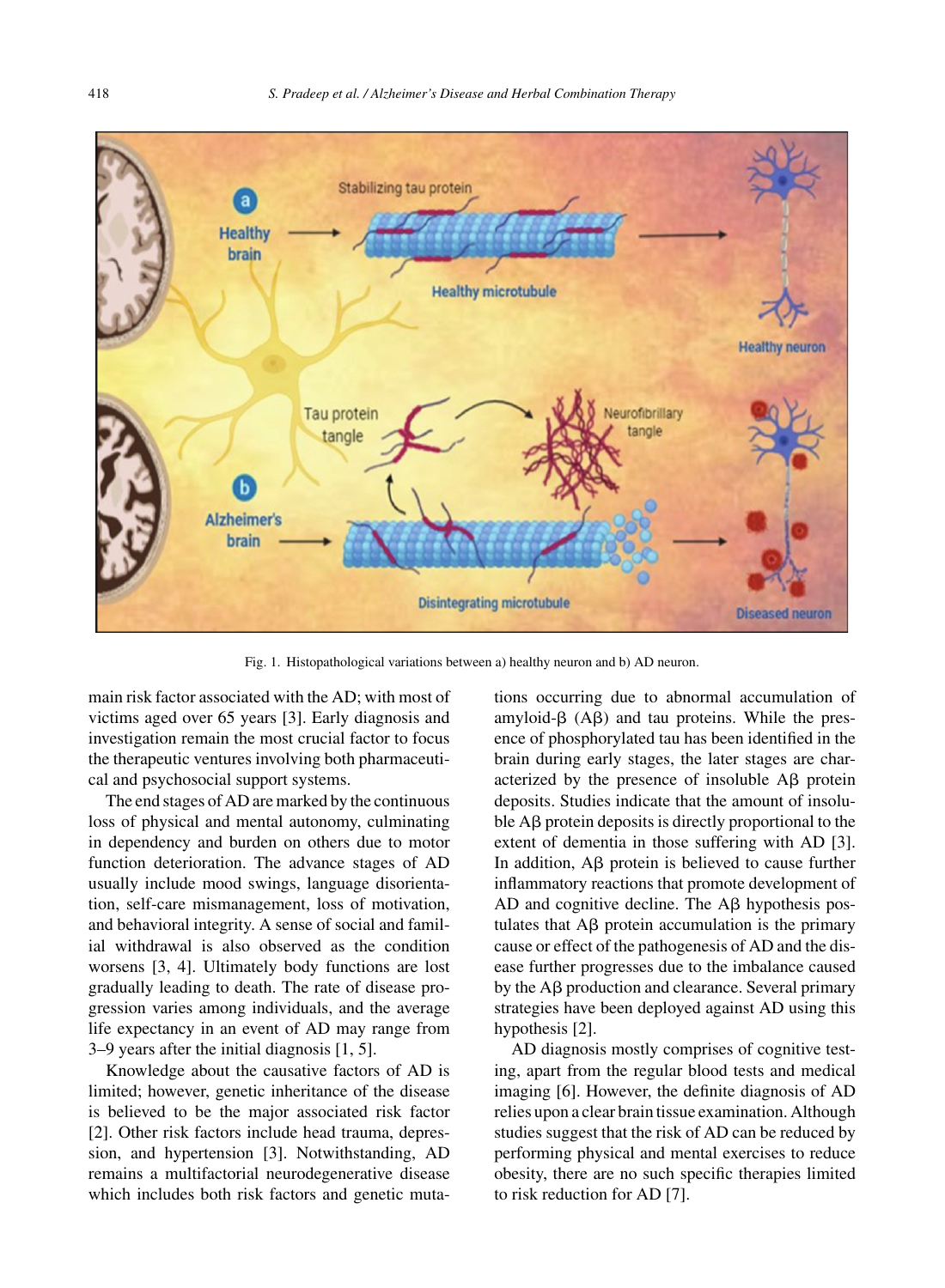Although some medication can help reduce the symptoms, no such treatment exists which promises either reversing or stopping the AD progression [4]. The prescribed antipsychotic drugs are limited to the treatment of psychosis, behavioral changes, or dementia, with no or little benefit toward the patient as they promote an early death [8].

The initiation of AD occurrence involves a complex pathogenic process which may have started decades before the symptomatic phase arrives. Early stage treatment addressing the problem at molecular levels at which the initial structural alterations occur would translate into a successful therapy. Currently, such disease-modifying drugs designed to be used in the early stages of AD are in the developmental stage. Multifactorial pathogenesis of AD addressing various molecular targets seems to be the possible approach to be followed modify the disease progression. Thus, the drugs having multimodal action or the combination of drugs targeting the single molecular mechanism promise alternative AD therapy.

#### **DISEASE PREVALENCE STATUS**

AD was first described more than 100 years ago [9]. As of 2015, about 29.8 million people were affected by AD globally [9]. It mostly affects the people over 65 years of age, resulting in the death of 1.9 million affected patients. This form of dementia or AD is expected to double every two decades meaning that the number of AD cases would be around 42 million in the ongoing year of 2020 and reach nearly 81 million by 2040 [10]. Regarded as a costly disease due to its expensive treatment costs, the cause of AD is poorly understood. While 70% risk of AD may be inherited from the person's familial history. Hypertension, head injuries, and depression are a few other risk factors leading to the cause of AD. The patients usually rely on others for their assistance by being a burden to them. Survival and incidence are the other factors on which the prevalence of AD depends. In the year 2000, AD prevalence was estimated to be 1.6% in the age group 65–74, as compared to 19% in the age group 75–84. However, there is a low prevalence rate in the less developed regions. In 2005, 0.379% of global population suffered from dementia, with the World Health Organization (WHO) estimating an increase in the prevalence rate from 0.441% in the 2015 to 0.556% in 2030. If this trend continued,

the rate of prevalence would triple in the upcoming years [10].

#### **STAGES OF ALZHEIMER'S DISEASE**

AD is characterized into give different stages: 1) Mild cognitive impairment (MCI); 2) Mild AD; 3) Moderate AD; 4) Severe AD; and 5) Very Severe AD. Several studies suggest that the very early phase may be regarded MCI, which may remain unchanged for years, characterized by predominant loss of memory along with cognitive deficits. Whatsoever, there is no clear evidence for this disease. An ambiguity does prevail regarding MCI, with a few concluding it to be an AD precursor, while others classify it a normal aging phenomenon. Despite the debate, few studies have reported that cognitive impairment is the precursor causing dementia which is 15-fold more likely than normal aging to progress into AD. Presently, both early metabolic and structural changes in the brain can be identified using imaging techniques, whereas there is no single screening technique/test to identify the individuals affected with MCI. In such a situation, people with cognitive decline can be accurately predicted utilizing the combination tests involving neuroimaging and neuropsychology.

The stable MCI phase ends up with cognitive function decline that may last for about two to five years



Fig. 2. Different stages involved in Alzheimer's disease.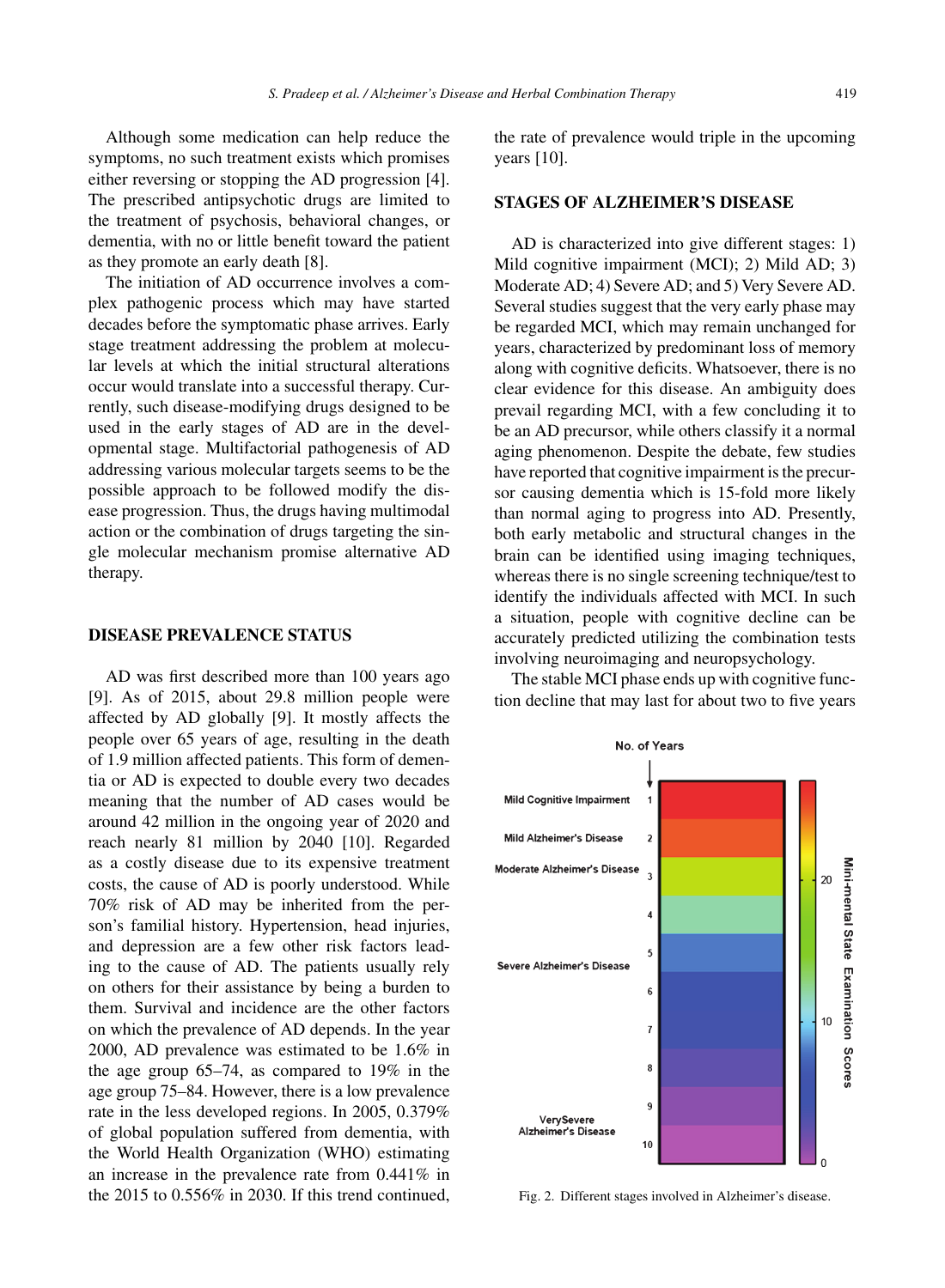with the degradation of implicit memory (related to experience) and semantic memory (of stored general knowledge and facts). However, there is no evidence that may link such loss of memory to AD. Nonetheless, evidence suggests that these risks can be reduced only if an early recognition and assessment of mild cognitive impairment can be conducted [5].

Mild AD stage is noted for short term memory loss coupled with forgetfulness, loss of interest and hobbies, repetitive questioning, and change in the routine [10]. The patients may also suffer from lingual disorientation caused due to shrinking vocabulary and troubled fluency. Upon disease progression, the patients may be incapable to perform several tasks independently, particularly requiring supervision or assistance for the cognitively demanding activities [11].

When it comes to moderate AD, there are further drastic changes and impaired routine observed alongside symptoms of emerging psychological behaviors of dementia, following the continuous cognitive deficits coupled with the transitions in care. Long term memory loss is observed at this stage where 30% of patients may also develop illusionary misidentifications.

The fourth stage, severe AD, is characterized by altered and agitated sleep patterns with progressive symptoms pertaining to psychological behaviors of dementia and may require assistance even to bathe, feed, or dress. Thereby implying a complete dependence of the patients on caretakers.

The final stage is called very severe AD where reduced language or oration, like the use of one word or simple phrases eventually leading to no speech, and being bedbound with loss of basic psychomotor skills, can be observed. Ultimately the patients will lose the capacity to carry out any task on their own. In this stage, death may occur not just due to AD but also due to comorbidities such as pneumonia or ulcers [11].

# **CAUSES AND RISK FACTORS ASSOCIATED WITH ALZHEIMER'S DISEASE**

Delaying or slowing down AD progression as well as postponing or preventing the disease in an older age can assure a consequential quality of life and health improvement. The high/elevated amounts of saturated fats may have negative effects on the agerelated MCI and cognitive decline [12]. Case studies have shown that several risk factors are involved in



Flowchart 1. Symptoms associated with Alzheimer's disease.

causing AD. They include family history, depression, head injury, age, hypertension, apolipoprotein *E4* (*APOE4*) concentrations, low cognitive and physical activity, high cholesterol and diabetes. Promisingly, a few of the above-mentioned risk factors are modifiable [3]. Recent studies have shown that the risk of dementia and cognitive decline could be reduced with the possible association toward fish consumption resulting in uptake of polyunsaturated fatty acids and monounsaturated fatty acids. On the contrary, consumption of dairy products with whole fats by elderly people might lead to cognitive decline [12]. Moderate or light consumption of alcohol is also associated with a reduced risk of AD and incidence of dementia. There is limited evidence on how vegetable and fruit consumption may generally play a neuroprotective role against dementia, AD, and cognitive decline [13].

Notwithstanding, there is no clear evidence for the cause(s) of AD, except for the fact that about 1 to 5% of the reported cases indicate genetic reasons. However, a few hypotheses have been put forth in an attempt to explain the cause and prevalence of AD.

#### *Hereditary factors*

AD caused due to genetic heritability ranges from 49% to 79%, according to the studies conducted on familial history [14]. Of the above, only 0.1% of the cases have been symptomatic at the age of 65 or earlier, mostly due to the autosomal dominant inheritance, amounting to an early-onset disease [15]. In any such case, the autosomal changes or mutations have been reported to occur in one of the three genes, *viz.* the genes encoding for presenilins 1 and 2, and the genes encoding amyloid precursor protein (*APP*) [16]. There is a reported upregulation of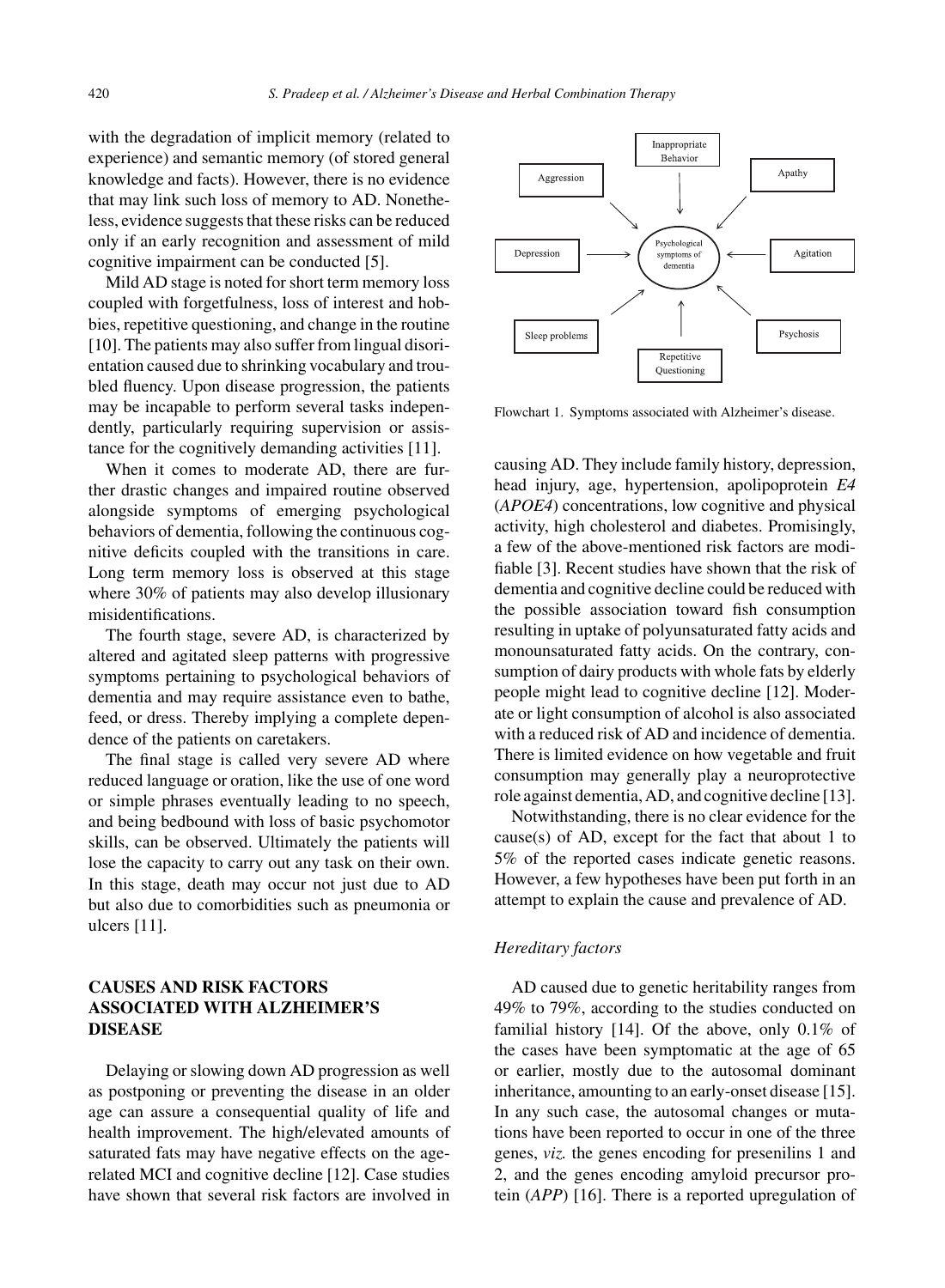$A\beta_{42}$ , a small protein that happens to be the main component of senile plaques, production due to the above-mentioned gene mutation [17]. Additionally, two other genes, *SORL1* (Sortilin related receptor 1) and *ABCA7* (ATP Binding Cassette Subfamily A member 7), have been identified to be associated with the autosomal dominant inheritance in AD [18].

Surprisingly, AD is not usually inherited due to autosomal inheritance but due to mutational risk factors such as the genetic and environmental differences, so termed sporadic AD. The best-known example for such sporadic causes is the genetic inheritance of  $\varepsilon$ 4 allele of *APOE*. Supporting this, about 40% to 80% of the reported cases indicate at least one *APOE* allele [19, 20].

#### *Cholinergic hypothesis*

According to the cholinergic hypothesis, it was postulated that AD occurred due to the decreased synthesis of the neurotransmitter acetylcholine (ACh). This is the oldest known hypothesis and the currently available therapies for AD are mostly based on this [21]. Nonetheless, limited support has been provided to the cholinergic hypothesis since the medications/drugs available to treat the deficiency of ACh are not that effective [22].

This hypothesis is based on the fact that cholinergic neurons use ACh for cognitive processes of central and peripheral nervous systems apart from modulating several important neural functions. The cholinergic neurons, mainly found in the basal forebrain, spinal cord, striatum, medial habenula, and olfactory tubercle, are involved in vital physiological aspects such as memory, wakefulness and sleep, learning, sensory information, attention, and stress response-management. The CA3 cholinergic receptor is mainly involved in memory management, thus blocking this receptor might impair the functions of memory and information management in the brain. This consequent dopaminergic impairment and loss of cholinergic neurons was presumed to be the main factor responsible for the psychiatric symptoms related to AD [23].

Furthermore, AD patients with terminal AD were said to have decreased enzymatic activity pertaining to the synthesis and degradation of acetylcholinesterase. Few research groups have confirmed the above hypothesis through evidence that some patients with AD have experienced a cognitive decline as a result of dysfunctional cholinergic system [24].

#### *Amyloid hypothesis*

The amyloid hypothesis, proposed in 1991, reasoned that AD occurred due to the presence of accumulated  $\overrightarrow{AB}$  proteins [25]. The *APP* gene, responsible for the production of  $\overrightarrow{AB}$  protein, is located on the 21st chromosome and people exhibiting Down's syndrome (trisomy 21) carried an extra copy of this gene thus having the earliest recorded symptom(s) of AD by the age of 40 years  $[26]$ . *APOE4* has been considered the major risk factor for AD as it helps in the breakdown of  $A\beta$ , while some isoforms of*APOE4* are not very effective resulting in excess neural deposition of the amyloid [27]. Researchers suspect that non-plaque  $\overrightarrow{AB}$  oligomers referred to as ADDLs (amyloid-derived diffusible ligands) are the aggregates of several monomers which are the pathogenic primary forms of  $A\beta$ . The ADDLs modify the structure of synapse by binding to the neurons through surface receptor, causing a breakdown of neuronal communication [28].

This hypothesis was updated recently to suggest that there is a major culprit, N-APP, that not only causes AD but was also closely related to the  $A\beta$ protein. N-APP has been identified to be a fragment of the amyloid- $\beta$  protein precursor (A $\beta$ PP) peptide's N-terminus, eventually cleaved or broken-down from  $A\beta PP$  that is adjacent to the  $A\beta$  protein. This fragment, N-APP, binds to the neural receptor DR6 (death receptor 6). Also known as the TNFRSF21, to trigger a self-destruction pathway in the neuronal cells. The N-APP-DR6 pathway was reported to further damage the aging human brain as those brain regions affected by AD overexpress DR6 [29].

#### *Role of A*β*PP in normal conditions*

ABPP is a resourceful molecule occurring in three isoforms and these isoforms are not functionally limited to the brain. They are reportedly present throughout the body, implying that  $A\beta PP$  must have important functions. At the cellular level, ABPP has been found to actively contribute toward gene transcription, cell adhesion, axonal transport, and cholesterol metabolism [30].

#### *Chemistry of A*β*PP*

ABPP is a single membrane protein with a large amino-terminal domain in the extracellular region and a small cytoplasmic domain in the intracellular region. Numerous sub-domains of the protein have been recognized in the extracellular region, and the cysteine-rich sub-domains are present in the amino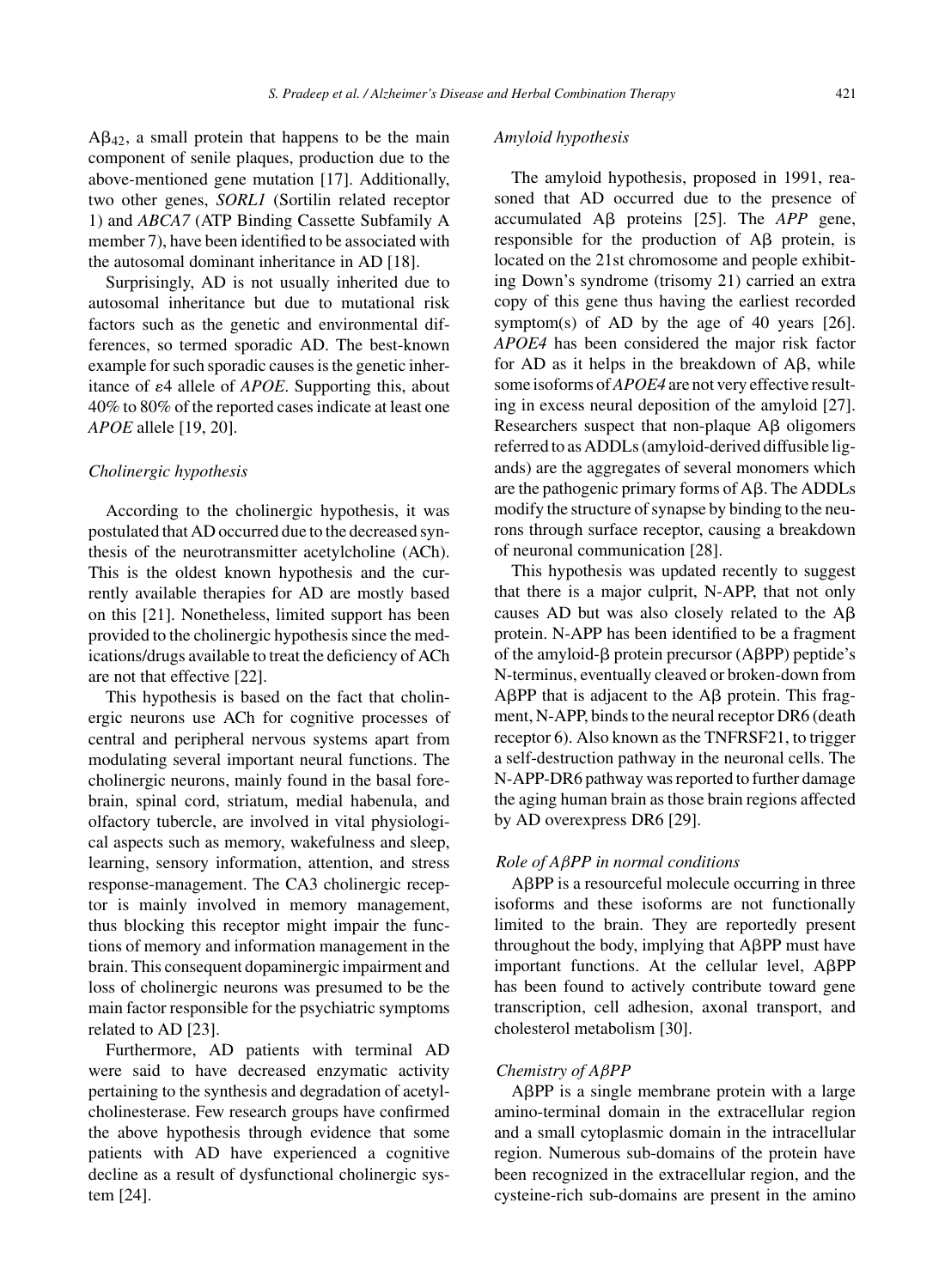

Fig. 3. Representation of formation of amyloid- $\beta$  plaques and neurofibrillary tangles.

terminus, following which is an acidic sub-domain and other two subdomains that are found to be neuroprotective. Several other subdomains associated with putative functions have been recognized in the extracellular region [29].

#### *Isoforms of A*β*PP*

As mentioned earlier, the *APP* gene is located on chromosome 21 and is expressed in specific cells of the body including glia, neurons, and endothelia [ $20$ ]. A $\beta$ PP occurs naturally in three major isoforms,  $\text{A}\beta \text{PP}_{770}$ ,  $\text{A}\beta \text{PP}_{751}$ , and  $\text{A}\beta \text{PP}_{695}$ , obtained as the result of alternate splicing of pre-mRNA. The AβPP<sub>695</sub> isoform lacks a KPI (Kunitz protease inhibitor) domain, in the extracellular region. In an event of AD,  $\text{A}\beta\text{PP}_{695}$  has been reported to be overexpressed as compared to the other isoforms, at a ratio of 1:10:20 (AβPP<sub>770</sub>:AβPP<sub>751</sub>:AβPP<sub>695</sub>) [28, 29].

#### *Putative functions of A*β*PP*

*As a G protein-coupled receptor:* G protein-coupled receptor(s) typically binds to a ligand(S) to induce a G protein complex trimer, eventually dissociating into the G<sub> $\alpha$ </sub> and G<sub> $\beta\gamma$ </sub> dimer subunits. These subunits are used to activate the intracellular downstream

signaling pathways. G protein-mediated  $A\beta PP$  activation is not very well understood owing to the complexities involved in understanding the G protein coupling and pathways linked to it. Notwithstanding, its involvement in synaptic and in neural activity is very well established [27].

Cell adhesion: Several domains of AβPP help in binding to substrates such as collagen, laminin, and heparin. The cell surface  $A\beta PP$  is relatively suitable as a cell adhesion protein given its stability and time taken to degrade. The possible role of  $A\beta PP$  in cell adhesion is that it involves in the tightly regulated synapse formation [30].

#### *Tau hypothesis*

The tau hypothesis postulated that AD was caused due to the formation of abnormal tau proteins [31]. As the hyperphosphorylated tau proteins occurring in the neuron were found to pair with the other tau proteins to form the neurofibrillary tangles [32]. This resulted in a collapse of the neuronal transport system caused due to cytoskeleton destruction characterized by microtubule disintegration [33]. Eventually leading to the breakdown of neuronal signaling and their death [34].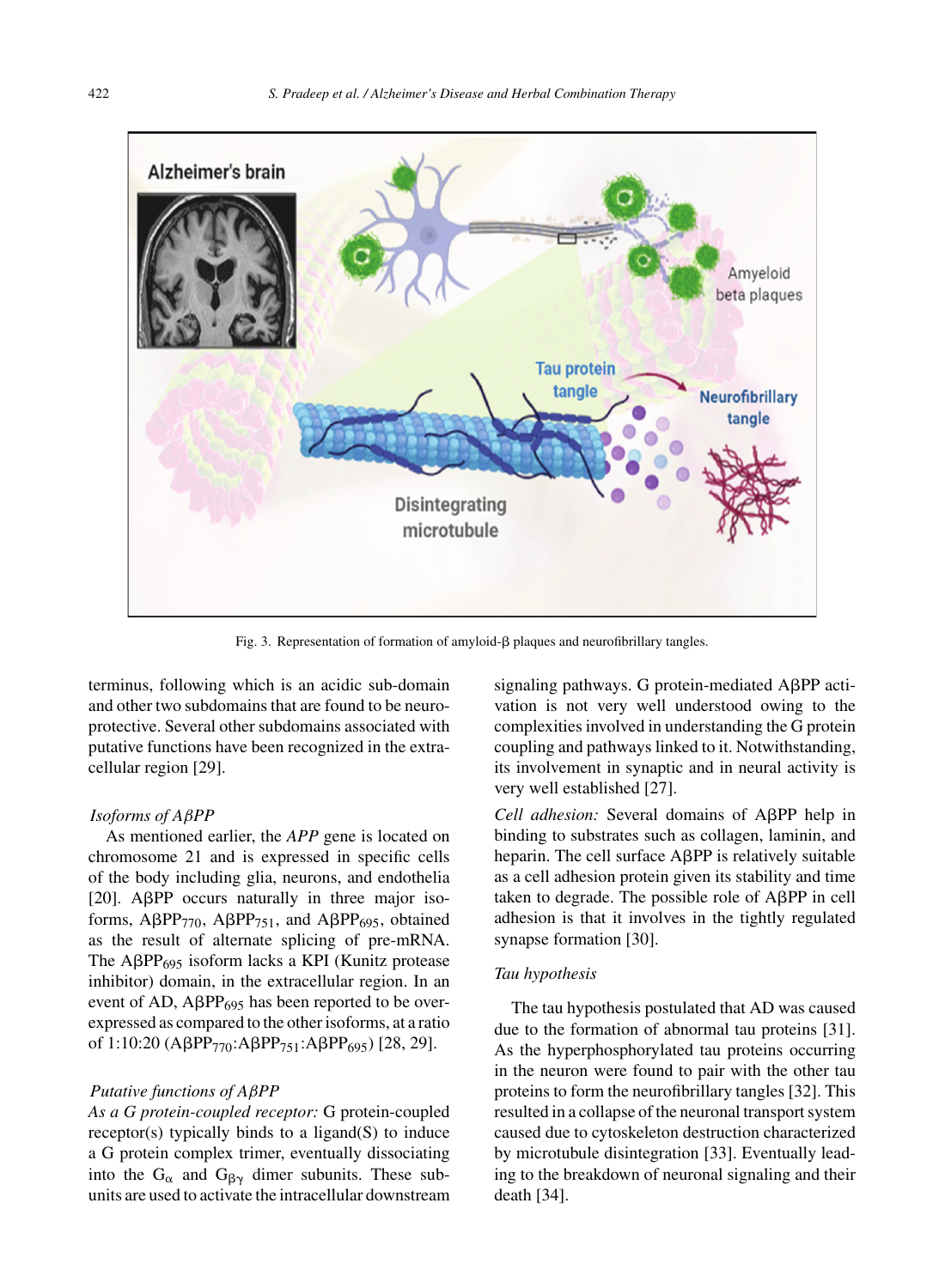# **NEUROPATHOLOGY OF ALZHEIMER'S DISEASE**

AD is mainly characterized by the loss of brain cells and synapses in subcortical regions and cerebral cortex, resulting in the degeneration of the parts of cingulate gyrus and frontal cortex including the parietal and temporal lobes. Therefore, numerous cases of MCI are diagnosed with a reduced brain size as compared to that of a healthy individual [35]. Furthermore, microscopic examination of AD brain tissues provides for a clear visibility of neurofibrillary tangles and amyloid plaques [36]. While plaques are formed around the neurons due to the deposition of dense and insoluble  $\mathsf{A}\beta$  proteins, neurofibrillary tangles are the aggregates of hyperphosphorylated tau proteins accumulated inside the neurons. As a consequence of aging, fewer individuals might develop certain tangles and plaques when compared with the patients suffering from AD, who would display a greater number of tangles and plaques in the temporal lobe region [35].

# **DIAGNOSING ALZHEIMER'S DISEASE**

AD is primarily diagnosed based on the parameters that include the patient's medical history of behavioral observations and familial history. In addition, the presence or absence of neuropsychological and neurological characteristic conditions are also taken into consideration [37]. Assessment of patient's memory impairment by the means of their thinking skills, behavior changes, and functional abilities will have to be carried out in order to characterize stage of a prevailing AD [38]. Currently, there are standardized diagnostic protocols provided by various medical organizations, easing the AD detection process. Several tasks may be assigned by the consulting physician to analyze the individual's cognitive skills such as problem-solving, memory, thinking-ability, and language usage. Additionally, the below mentioned standard tests can be carried out to differentiate a case of dementia from that of AD.

#### *Mental status testing*

A physician can test a patient's memory and thinking skills by checking their mental status and use scores to evaluate the degree or stage of cognitive impairment.

#### *Brain imaging tests*

The patient may be tested to evaluate their mental health and brain conditions associated with the cognitive skills. The interpretation of symptoms might indicate a wide range of conditions, like vitamin B-12 deficiency, thyroid disorder, dementia, or AD. To rule out or overcome this problem, certain confirmatory test will have to be conducted at a laboratory. Medical imaging with magnetic resonance imaging (MRI), computed tomography (CT), positron emission tomography (PET), and/or single-photon emission computed tomography (SPECT) has been extensively utilized to diagnose the AD. Notwithstanding, they may not be useful to differentiate between the other conditions mentioned above [39]. But these techniques are definitely helpful in predicting the different stages of AD [40]. The loss or degeneration of brain cells associated with AD can be shown up in many ways. The present generation imaging techniques have evolved to help identify and differentiate brain tumors, hemorrhages and strokes, apart from the different types of neurodegenerative diseases [40].

# *Magnetic resonance imaging*

Detailed view of the brain powerful magnetic and radio waves.

#### *Computerized tomography*

Cross-sectional images of the brain are obtained using the X-rays.

#### *Positron emission tomography*

Uses radioactive tracers to scan and detect unusual substances. FDG (fluorodeoxyglucose) PET scan is the most common and effective scanning procedure used to identify the decrease in neural glucose metabolism, an indicator of different degenerative brain disease based on the metabolic pattern obtained. Also, the amyloid plaques formed during AD can be identified through this technique.

# *Benefits of early AD diagnosis*

The lack of cure for AD discourages patients from approaching doctors for the diagnosis. They tend to hide the symptoms due to the loss of independence. Studies indicate that if the right choice is made at the right time, an early diagnosis could be beneficial to initiate either drug or non-drug therapies to control the progression of the disease by slowing down the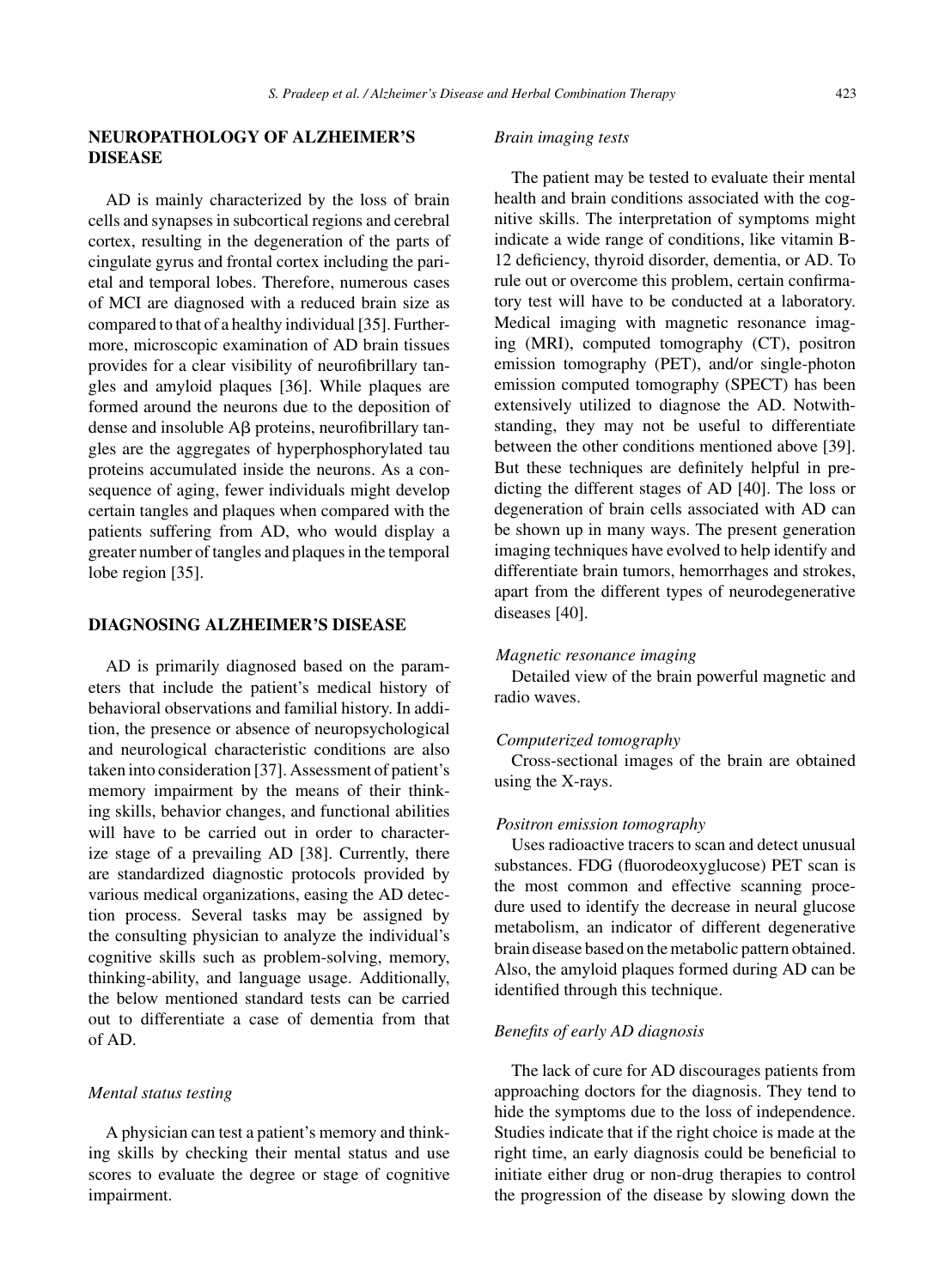decline of cognitive skills and memory. Additionally, sustenance strategies may be suggested to the caretakers to minimize the disease progression by planning activities to change the patient's everyday routine and enhance their living environment. An early diagnosis also it prepares the patient's family members to plan their future accordingly by prioritizing issues such as finances, community, and home care services [39].

# **PREVENTING ALZHEIMER'S DISEASE**

Certain studies have shown that there is no support or evidence to cure the disease solely via pharmaceutical means. Globally, measures have been taken to delay or even prevent the disease. However, a few studies have shown inconsistent results. Epidemiologically, various studies have suggested that several factors, such as the intellectual activities, diet, and cardiovascular risk factors, can be modified to delay the development of AD. Notwithstanding, clinical evidence is pending to conclude if the above can really help control AD occurrence. Yet, AD remains associated with very high-risk factors such as hypertension, hypercholesterolemia, smoking, and diabetes, which may worsen the course of the disease [36].

# **TREATMENT FOR THE DISEASE**

AD and dementia have gained major public health concern owing to their lack of treatment. AD is a neurodegenerative disorder that progresses day by day. The therapeutic agents used to treat AD must either completely cure the disease or slow down the progression. Presently, there are a few first-line medications/drugs, most of them working as acetylcholinesterase inhibitors, available and with a Food and Drug Administration USA approval to treat AD. Researchers worldwide are focusing on modifying the disease to prevent or to stop further brain damage occurring in the patients. Treatment of patients with

acetylcholinesterase inhibitors can provide comfort by increasing the time of independence. Albeit, only treatments carried out on early or middle stage AD can have a positive effect and reduce the memoryrelated symptoms. Notwithstanding, none of these medications can completely reverse or stop the progression of this disease [41].

The below table provides the details of acetylcholinesterase inhibitory drugs used to treat the mild to moderate to severe AD treatment with their listed mode of action and side effects.

The mechanistic route behind the use of acetylcholinesterase inhibitors as a treatment for AD is still unclear. A recent study suggested that the breakdown of ACh is prevented by these drugs. As the disease progresses, there would be a dip in amount of ACh in the brain, resulting in non-functional cholinesterase inhibitors. None of the above-listed medications can neither completely cures the disease nor enhances the patient's cognitive or memory skills as they are not designed to improve the neural functions. Hence, a need for an alternate source of medication to cure the AD arises [41]. Ayurveda is a traditional medicinal practice that utilizes numerous plants and herbs to cure effectively a wide range of diseased conditions. Certain herbs have also been used to treat neurocognitive disorders like AD. This review looks into a few such herbal lead compounds for their activity against AD [42].

# **HERBAL TREATMENT TO CURE ALZHEIMER'S DISEASE**

The process of AD drug discovery is critical, riskier, and not cost-effective [43]. Medicinal plants and herbs constitute a complex mixture of phytocompounds of diverse pharmaco-biological significance, which is why herbal therapeutics are recommended to treat several diseases. In fact, plants have remained a major source of drugs across different medicinal practices. Few plants are used in the anti-aging therapies

| Approved drugs for Alzhemier's disease while their intenanism of action and side encels |                               |                                                                                                                          |
|-----------------------------------------------------------------------------------------|-------------------------------|--------------------------------------------------------------------------------------------------------------------------|
| Drug Name                                                                               | Drug prescribed               | Mechanism of action                                                                                                      |
| Donepezil                                                                               | Mild, moderate, and severe AD | Prevents the breakdown of acetylcholine in the brain                                                                     |
| Rivastigmine                                                                            | Mild to moderate AD           | Prevents the breakdown of acetylcholine and butyrylcholine                                                               |
| Memantine                                                                               | Moderate to severe AD         | Blocks the toxic effects associated with excess glutamate and<br>regulates glutamate activation                          |
| Galantamine                                                                             | Moderate to severe AD         | Blocks the toxic effects associated with excess glutamate and<br>prevents the breakdown of acetylcholine in the brain    |
| Memantine and Donepezil                                                                 | Mild to moderate AD           | Prevents the breakdown of acetylcholine and stimulates nicotinic<br>receptors to release more acetylcholine in the brain |

Table 1 Approved drugs for Alzheimer's disease with their mechanism of action and side effects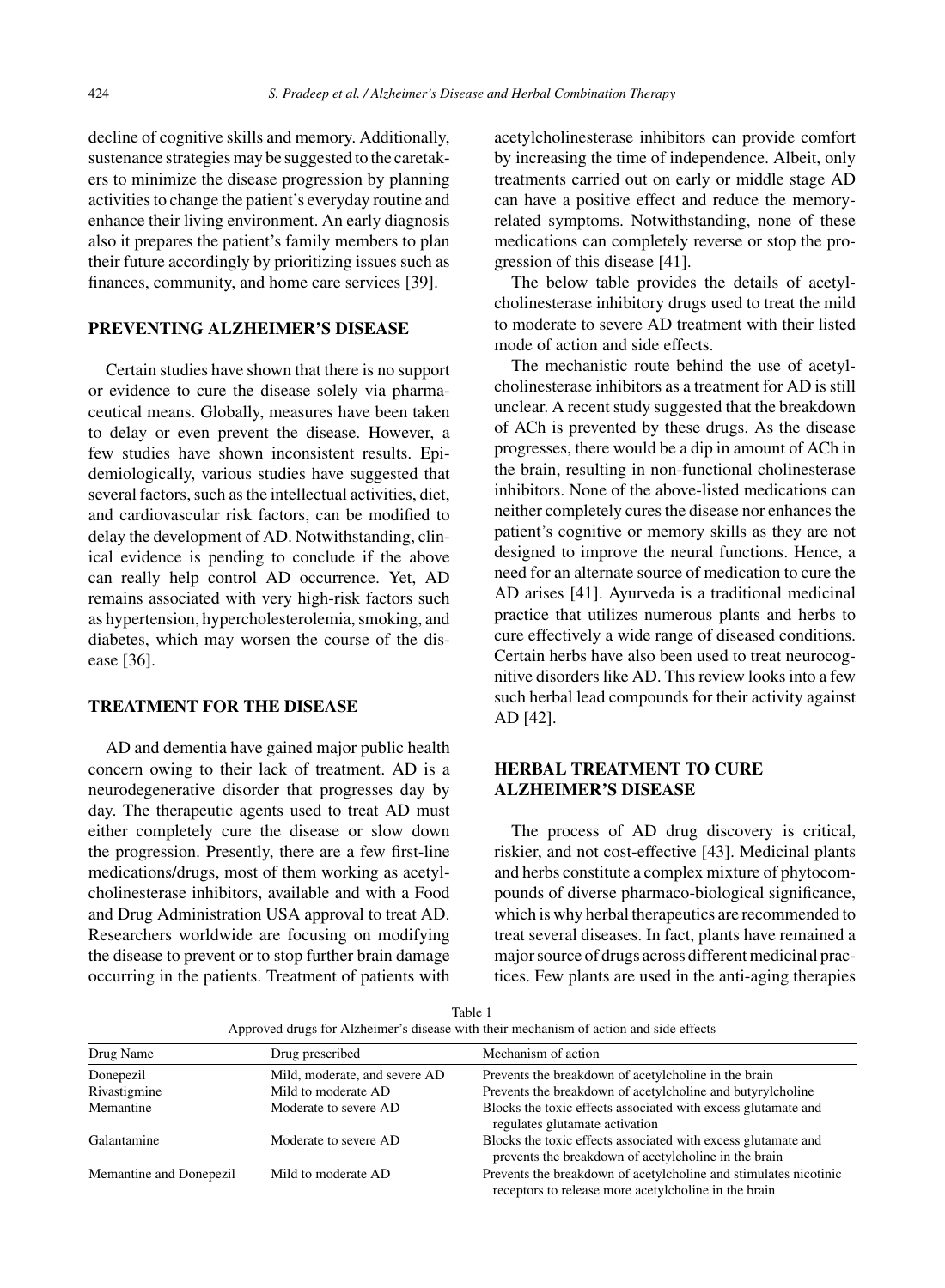to help maintain homeostasis [44]. In the recent years, herbal formulations have gained significant commercial as well as scientific importance. Those medicinal plants/phytochemicals with the potential to restore memory, stimulate, and strengthen neuronal activity are termed 'Nervines'. Phytochemical components such as tannins, sterols, flavonoids, alkaloids, lignins, triterpenes, and polyphenols are responsible for the plant's pharmacological activities such as antioxidants, anti-cholinesterase, anti-inflammatory, and anti-amyloidogenic effects [45]. The studies have shown that using herbs against AD have a remarkable effect on the patient in improving their memory skills due to the increased activity of cholinesterase in the brain [46]. The below mentioned medicinal plants have been extensively evaluated in AD phytotherapeutics.

# *Areca catechu*

*Areca catechu* belongs to palm species and is commonly called Betel nut or Betel palm tree. Areca palms are mostly grown in the south and southeast Asian countries of Taiwan, India, Malaysia, Indonesia, Vietnam, Myanmar, and Bangladesh as an important seed crop. The tree is medium-sized with a trunk diameter of 20–30 cm and 20 m tall, with ∼1.5–2 m long leaves which form crowded leaflets. *A. catechu* seeds are aromatic, consisting of alkaloids such as arecoline and arecaidine, which is said to be of an intoxicating nature. *A. catechu* nuts have been widely used in pharma industries and for medicinal purposes due to the presence of pharmacological properties. Powdered *A. catechu* nuts are used to treat urinary disorders and diarrhea [47]. This palm variety has gained a lot of scientific importance owing to the presence of bioactive phytocompounds. Arecanut consists of several phytochemical constitutes like fats  $(8.1 - 15.1\%)$ , ash  $(1.1 - 2.5\%)$ , fibers (8.2–15.4%), polyphenols (11.1–29.8%), alkaloids (0.11–0.24%), polysaccharides (17.3–25.7%), and proteins (6.2–9.4%) [48].

Several studies have reported six *A. catechu* alkaloids, identified as isoguvacine, homoarecoline, arecaidine, arecoline, guavacine, and guavacoline [48]. Reports suggest that guavacine and arecaidine are the hydrolyzed products of guavacoline and arecoline, respectively. Among these alkaloids, areciadine (0.31–0.66%) and arecoline (0.30–0.63%) were found more in number as compared to guavacine (0.19–0.72%) and guavacoline (0.03–0.06%). Additionally, various fatty acid constituents, decanoic

acid, stearic acid and monoethylenic acids, are present in minor proportions, while linoleic acid (5.4%), oleic acid (6.2%), hexadecenoic acid (7.2%), palmitic acid (12.7%), lauric acid (19.5%), and myristic acid (46.2%) can be found in major proportions. On the maturity of nut, there is an increase in the number of fibers, alkaloids, polysaccharides, and fats, while the polyphenol levels are found to decrease [48].

Arecoline, a major constituent alkaloid, has been investigated for its toxic and pharmacological effects. The studies reported that Arecoline has a wide range of pharmacological effects over cardiovascular, digestive, nervous and endocrine systems [49]. It is the main active component with significant physiological activities that helps in stimulating the cognitive effects in the central nervous system.

# *A. catechu in AD therapeutics*

The effects of arecoline on the nervous system was investigated to know its effect on dementia. Results suggested an improved memory and cognitive skills by stimulating the M receptor (muscarinic receptor). Thereby, concluding that arecoline is one of the muscarinic agonists that work on memory improvement. The hydrolyzed product of arecoline, arecaidine also showed an inhibitory effect towards the central inhibitory transmitter. Arecoline bypasses the blood-brain barrier to activate the M receptor in the central nervous system. Further investigations proved that arecoline can clinically improve memory, thinking skills, and cognitive functions in patients suffering from AD [50]. Areca has been traditionally used to treat both dementia and depression [47].

Clinical trials were out carried by intravenously administering low dose(s) of Areca extract to patients suffering from mild to moderate AD to confirm its usefulness with no side effects [48].

#### *Acorus calamus*

*Acorus calamus,* belonging to the *Acoraceae* family, is a tall monocot plant and perennial aromatic herb grown along the river banks. The plant is indigenous to India and can now be found in Sri Lanka, Japan, China, Burma, Russia, Europe, and northern parts of Asia. The rhizomes and leaves of *A. calamus* are traditionally used as medicine and powdered rhizome is also used as a substitute for nutmeg, ginger, and cinnamon, as a spice. The *A. calamus*is a very important plant in Ayurveda and is known for its rejuvenating activity against the nervous system and brain, and is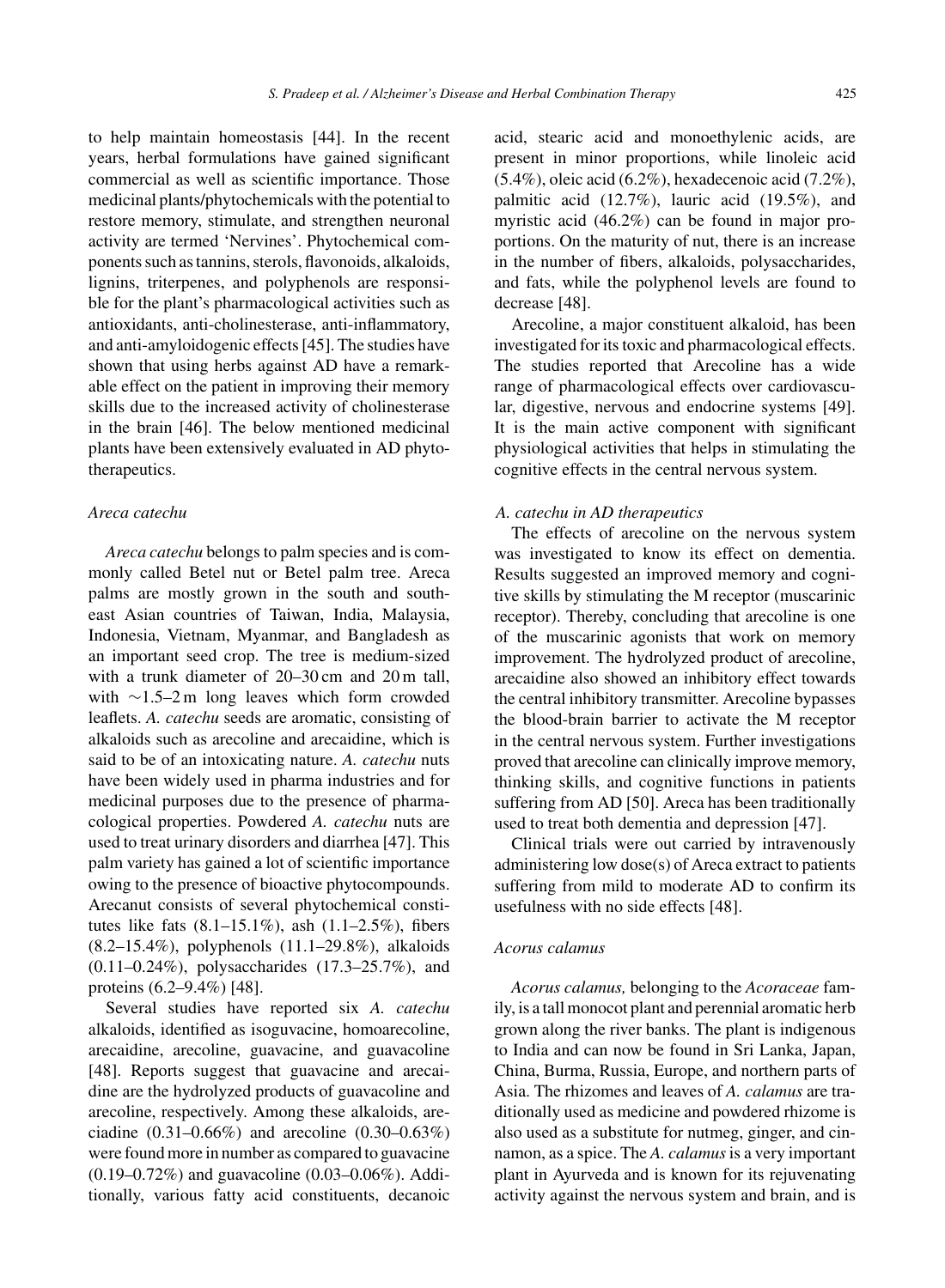also prescribed for digestive problems like bloating, gas, and poor digestive function [51].

*A. calamus* is one of the widely used medicinal plants as it consists of various amounts of phytoconstituents like alkaloid, lignin, sesquiterpenes, steroids, glycosides, polyphenols, mucilage, flavonoids, tannins, monoterpenes, volatile oil, and saponin compounds. Among these, alpha-asarone and beta-asarone were the two main compounds isolated [52]. Various studies have reported *A. calamus* to be comprising of anti-ulcer, anti-inflammatory, anti-allergic, anti-microbial, anti-fungal, anti-oxidant, antidiabetic, anti-cancer, neuroprotective, cardioprotective, insecticidal, and pesticidal properties [53].  $\alpha$ -asarone and  $\beta$ -asrone are the major phytocomponent found in leaves, very well known for their memory enhancement, behavioral modifications, learning performance, and antioxidant potentials [54].

*A. calamus* is reported to have a mixed composition of fatty acids like the myristic (1.3%), arachidic (3.2%), stearic (7.3%), palmitoleic (16.4%), palmitic (18.2%), linoleic (24.5%), and oleic (29.1%), as identified using gas chromatography. Similarly, the carbohydrates such as fructose (79.1%), maltose (0.2%), and glucose (20.7%) were indicated by paper chromatography [55]. The presence of all these phytoconstituents attribute towards the choice of *A. calamus* as the best treatment for AD [55].

# *A. calamus in AD therapeutics*

According to Ayurvedic literature and practices, *A. calamus* plant extract was prescribed for several problems related to digestion, insomnia, epilepsy, cough, fever, and neurosis. The active compounds of this plant were reportedly involved in the acetylcholinesterase degradation [56]. Studies have shown that *A. calamus* is an effective source of medication that can help in preventing memory impairment or increasing memory by stress reduction by controlling inflammation and reactive oxygen species [57]. Indicating that the plant can be a potential candidate for AD therapeutics.

#### *Eclipta alba*

*Eclipta alba*, commonly called false daisy in English and bhringaraja in Kannada, is an annual weed grown in moist places [58]. It is an herbaceous plant that belongs to family *Asteraceae* and is very well-known component of the African traditional medicinal practices reported in Asia, used to treat several metabolic and microbial disorders. In Asian countries, *E. alba* is used for its neuro- and hepato-protection potential(s), apart from its abilities to resolve gastrointestinal issues, hair fall, and snake-venom poisoning [59]. The plant exerts several properties such as antioxidant, relaxant, antihypertensive, anti-acetylcholinesterase, lipid-lowering, and anti-leptospiral activities [58]. Such properties of *E. alba* are owed to presence of phytochemical constituents such as alkaloids, flavonoids (Luteoline, apigenin and orobol), fatty alcohols (hentriacontanol and heptacosanol) polyacetate, phenolic compounds, sterols (stigmasterol and daucosterol), polysaccharides, and saponins (Eclalbatin and dasyscyphin C) [60].

Since ancient times *E. alba* is used as a traditional medicine to treat epilepsy in most regions of Southern India. The mixture of *Eclipta alba* leaves with pepper and garlic juice has been orally administered to treat epilepsy [61].

#### *Eclipta alba against Alzheimer's disease*

Traditional African literature highlights the neuropharmacological potentials of *E. alba* [59]. Research suggests that the plant shows learning and memory modulating properties. Luteolin, an active component of the plant, helps in minimizing the cognitive and memory deficits formed due to cholinergic dysfunction. It also can control the neuronal tissue degeneration obtained as the result of stress perturbations. Thereby indicating that *Eclipta alba* can be treated against AD, as a potential memory modulator [62].

# **COMBINATION THERAPY**

The currently approved drugs used to treat AD are all cholinesterase inhibitors, which only intend to inhibit the activity of cholinesterase enzyme and not seem to modify or improve the cognitive or memory skills declined due to the disease. AD pathogenesis involves several pathophysiological pathways, indicating it to be a multifactorial disease that needs medication which can act on multimode targets involved in several pathways. This strategy of treatment is realistic and can significantly modify the disease progression [63]. Herbal combination therapy, involving a combination of two or more potent plant extracts in a single dose, can help acquire synergistic effects to reduce the progression of the AD.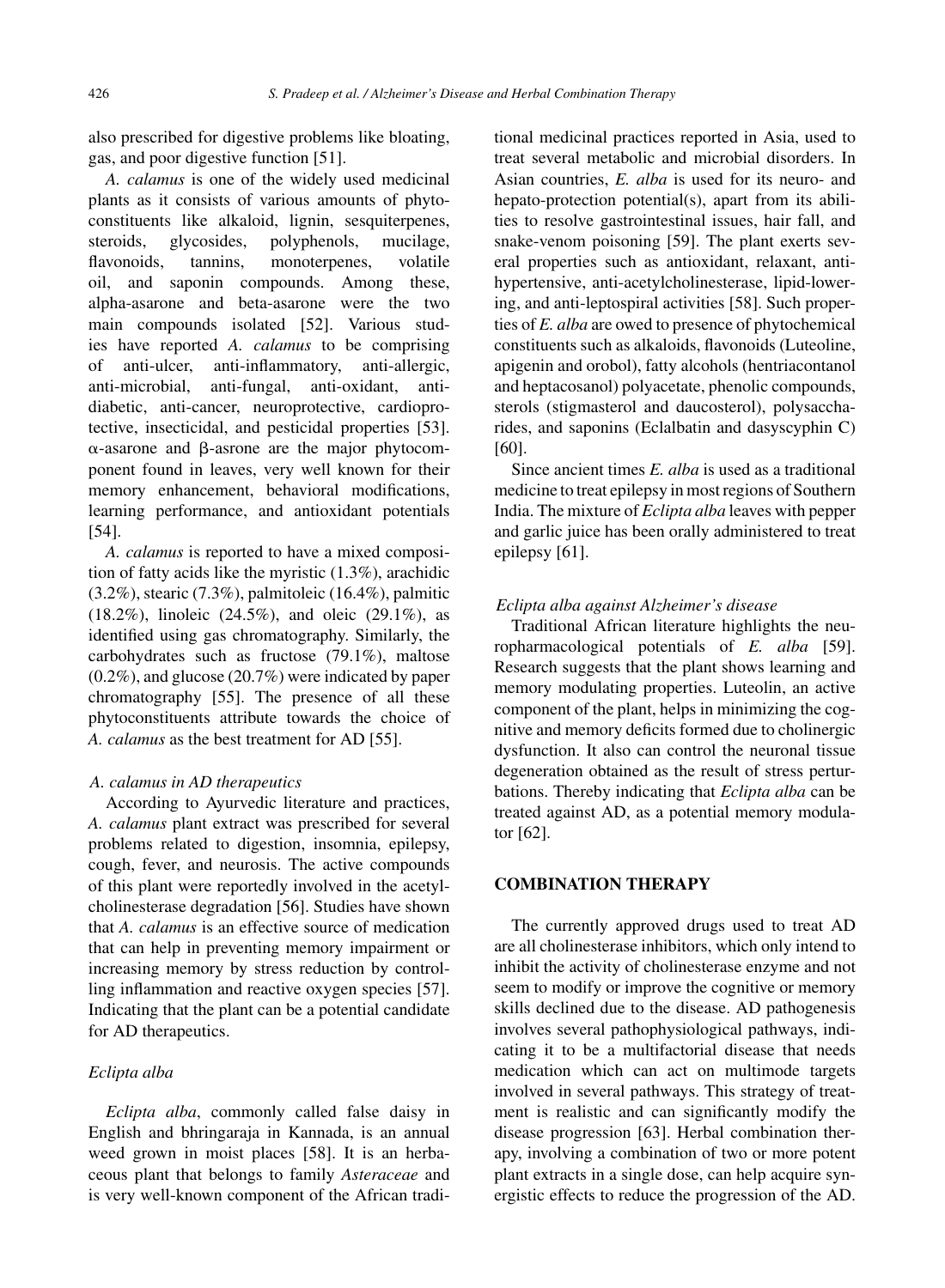Such a treatment may also be referred to as a fixeddose combination. Combinational therapies are not found to be associated with adverse effects as they can overcome toxicity by accessing multi-target mechanisms [64].

# *Benefits of combination therapy over monotherapy*

Monotherapy, as compared to the combination therapy, has several limitations over AD regarding safety and efficacy. Single drug treatment is usually effective at higher doses, causing several adverse effects. Such drugs increase the efficacy of the drug at the cost of the hosts' tolerance to it in a dosedependent manner. The different modes of action that are considered in the treatment of combination therapy may provide effectiveness over monotherapy. Herbal combinatorial therapy enhances the efficacy by providing the synergistic effects, tolerability and safety at lower doses, apart from providing additive effects focused toward lowering the disease progression [65]. Based on such reports, relatively new herbal combination treatment approach has different modes of action that may provide additive effects over monotherapy for the effective management of AD. Thereby making it an imperative yet feasible approach to be investigated further to be induced into AD treatment protocols [66].

#### **CONCLUSION**

Combination drugs are gaining importance and progress in pharmaceutical technology as they act on multi-mode targets responsible for the cause of AD. These products increase clinical effectiveness, reduce administrative costs, and enhance the patients' adherence capacity. Further, the plants *A. catechu*, *A. calamus*, and *E. alba*, which possess potential neuroprotective properties, may provide for an efficient yet sustainable pharmaceutical practice if considered for combinational therapies of AD after a detailed mechanistic evaluation.

# **ACKNOWLEDGMENTS**

SP, ASJ, CD, SKP, and CS acknowledge the support and infrastructure provided by the JSS Academy of Higher Education and Research (JSSAHER), Mysuru, India. KSP thankfully acknowledge the Director, Amrita Vishwa Vidyapeetham, Mysuru campus for various supports. The authors extend their appreciation to the Deanship of Scientific Research at King Saud University for funding this work through Research Group no. RG-1441-313.

#### **CONFLICT OF INTEREST**

The authors have no conflict of interest to report.

## **REFERENCES**

- [1] Querfurth HW, LaFerla FM (2010) Alzheimer's disease. *N Engl J Med* **362**, 329-344.
- [2] Ballard C, Gauthier S, Corbett A, Brayne C, Aarsland D, Jones E (2011) Alzheimer's disease. *Lancet* **377**, 1019- 1031.
- [3] Burns A, Iliffe S (2009) Alzheimer's disease. *BMJ* **338**, b158.
- [4] World Health Organization (2019) Dementia. [https://www.](https://www.who.int/news-room/fact-sheets/detail/dementia) who.int/news-room/fact-sheets/detail/dementia
- [5] Todd S, Barr S, Roberts M, Passmore AP (2013) Survival in dementia and predictors of mortality: A review. *Int J Geriatric Psychiatry* **28**, 1109-1124.
- [6] National Health Service (2014) Dementia Diagnosis and Assessment. [https://www.nhs.uk/conditions/dementia/](https://www.nhs.uk/conditions/dementia/diagnosis-tests/) diagnosis-tests/
- [7] Hsu D, Marshall GA (2017) Primary and secondary prevention trials in Alzheimer disease: Looking back, moving forward. *Curr Alzheimer Res* **14**, 426-440.
- [8] Steinberg M, Lyketsos CG (2012) A typical antipsychotic use in patients with dementia: Managing safety concerns. *Am J Psychiatry* **169**, 900-906.
- [9] Disease and Injury incidence and Prevalence Collaborators (2017) Global, regional, and national incidence, prevalence, and years lived with disability for 310 diseases and injuries, 1990-2015: A systematic analysis for the Global Burden of Disease Study 2015. *Lancet* **388**, 1545-1602.
- [10] Mortality and causes of Death Collaborators (2017) Global, regional, and national life expectancy, all-cause mortality, and cause-specific mortality for 249 causes of death, 1980-2015: A systematic analysis for the Global Burden of Disease Study 2015. *Lancet* **388**, 1459-1544.
- [11] Förstl H, Kurz A (1999) Clinical features of Alzheimer's disease. *Eur Arch Psychiatry Clin Neurosci* **249**, 288-290.
- [12] Solfrizzi V, Panza F, Frisardi V, Seripa D, Logroscino G, Imbimbo BP, Pilotto A (2011) Diet and Alzheimer's disease risk factors or prevention: The current evidence. *Expert Rev Neurother* **11**, 677-708.
- [13] Heneka MT, Carson MJ, El Khoury J, Landreth GE, Brosseron F, Feinstein DL, Jacobs AH, Wyss-Coray T, Vitorica J, Ransohoff RM, Herrup K, Frautschy SA, Finsen B, Brown GC, Verkhratsky A, Yamanaka K, Koistinaho J, Latz E, Halle A, Petzold GC, Town T, Morgan D, Shinohara ML, Perry VH, Holmes C, Bazan NG, Brooks DJ, Hunot S, Joseph B, Deigendesch N, Garaschuk O, Boddeke E, Dinarello CA, Breitner JC, Cole GM, Golenbock DT, Kummer MP (2015) Neuroinflammation in Alzheimer's disease. *Lancet Neurol* **14**, 388-405.
- [14] Wilson RS, Barral S, Lee JH, Leurgans SE, Foroud TM, Sweet RA, Graff-Radford N, Bird TD, Mayeux R, Bennett DA (2011) Heritability of different forms of memory in the late onset Alzheimer's disease family study. *J Alzheimers Dis* **23**, 249-255.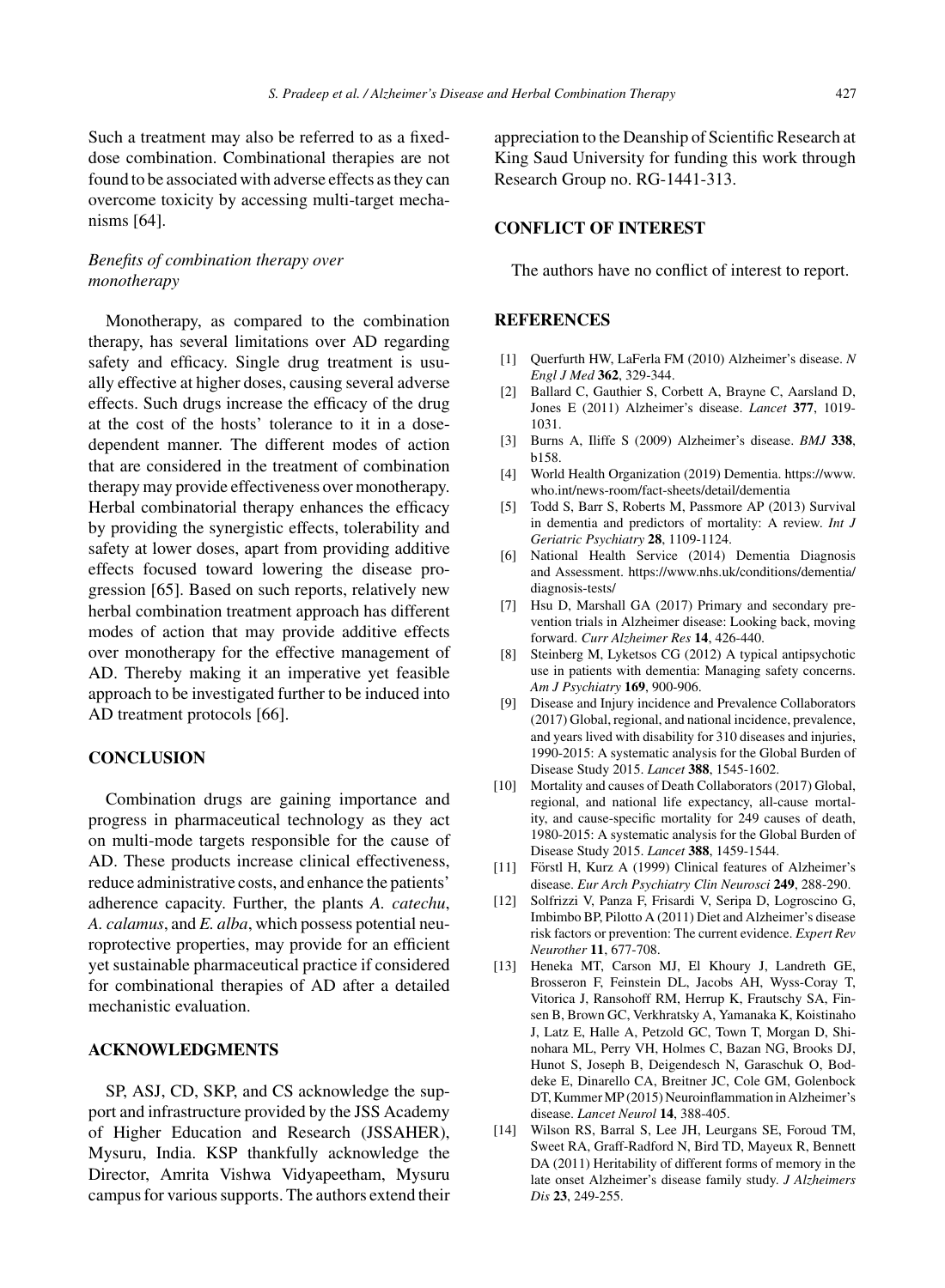- [15] Blennow K, de Leon MJ, Zetterberg H (2006) Alzheimer's disease. *Lancet* **368**, 387-403.
- [16] Waring SC, Rosenberg RN (2008) Genome-wide association studies in Alzheimer disease. *Arch Neurol* **65**, 329-334.
- [17] Selkoe DJ (1999) Translating cell biology into therapeutic advances in Alzheimer's disease. *Nature* **399**(6738 Suppl), A23-A31.
- [18] Kim JH (2018) Genetics of Alzheimer's disease. *Dement Neurocogn Disord* **17**, 131-136.
- [19] Strittmatter WJ, Saunders AM, Schmechel D, Pericak-Vance M, Enghild J, Salvesen GS, Roses AD (1993) Apolipoprotein E: High-avidity binding to beta-amyloid and increased frequency of type 4 allele in late-onset familial Alzheimer disease. *Proc Natl Acad Sci U S A* **90**, 1977-1981.
- [20] Mahley RW, Weisgraber KH, Huang Y (2006) Apolipoprotein E4: A causative factor and therapeutic target in neuropathology, including Alzheimer's disease. *Proc Natl Acad SciUSA* **103**, 5644-5651.
- [21] Francis PT, Palmer AM, Snape M, Wilcock GK (1999) The cholinergic hypothesis of Alzheimer's disease: A review of progress. *J Neurol Neurosurg Psychiatry* **66**, 137-147.
- [22] Martorana A, Esposito Z, Koch G (2010) Beyond the cholinergic hypothesis: Do current drugs work in Alzheimer's disease. *CNS Neurosci Ther* **16**, 235-45.
- [23] Ferreira-Vieira TH, Guimaraes IM, Silva FR, Ribeiro FM (2016) Alzheimer's disease: Targeting the cholinergic system. *Curr Neuropharmacol* **14**, 101-115.
- [24] Davies P (1999) Challenging the cholinergic hypothesis in Alzheimer disease. *JAMA* **281**, 1433-1434.
- [25] Hardy J, Allsop D (1991) Amyloid deposition as the central event in the aetiology of Alzheimer's disease. *Trends Pharmacol Sci* **12**, 383-388.
- [26] Nistor M, Don M, Parekh M, Sarsoza F, Goodus M, Lopez GE, Kawas C, Leverenz J, Doran E, Lott IT, Hill M, Head E (2007) Alpha- and beta-secretase activity as a function of age and beta-amyloid in Down syndrome and normal brain. *Neurobiol Aging* **28**, 1493-1506.
- [27] Polvikoski T, Sulkava R, Haltia M, Kainulainen K, Vuorio A, Verkkoniemi A, Niinistö L, Halonen P, Kontula K (1995) Apolipoprotein E, dementia, and cortical deposition of beta amyloid protein. *N Engl J Med* **333**, 1242-1247.
- [28] Lacor PN, Buniel MC, Furlow PW, Clemente AS, Velasco PT, Wood M, Viola KL, Klein WL (2007) Aß oligomerinduced aberrations in synapse composition, shape, and density provide a molecular basis for loss of connectivity in Alzheimer's disease. *J Neurosci* **27**, 796-807.
- [29] Nikolaev A, McLaughlin T, O'Leary DD, Tessier-Lavigne M (2009) APP binds DR6 to trigger axon pruning and neuron death via distinct caspases. *Nature* **457**, 981-989.
- [30] Paul RT, Kate OC, Warren PT, Wickliffe CA (2003) Roles of amyloid precursor protein and its fragments in regulating neural activity, plasticity and memory. *Prog Neurobiol* **70**, 1-32.
- [31] Mudher A, Lovestone S (2002) Alzheimer's disease-do tauists and baptists finally shake hands. *Trends Neurosci* **25**, 22-26.
- [32] Goedert M, Spillantini MG, Crowther RA (1991) Tau proteins and neurofibrillary degeneration. *Brain Pathol* **1**, 279-286.
- [33] Iqbal K, Alonso Adel C, Chen S, Chohan MO, El-Akkad E, Gong CX, Khatoon S, Li B, Liu F, Rahman A, Tanimukai H, Grundke-Iqbal (2005) Tau pathology in Alzheimer disease and other tauopathies.*Biochim Biophys Acta* **1739**, 198-210.
- [34] Kametani F, Hasegawa M (2018) Reconsideration of amyloid hypothesis and tau hypothesis in Alzheimer's disease. *Front Neurosci* **12**, 25.
- [35] Desikan RS, Cabral HJ, Hess CP, Dillon WP, Glastonbury CM, Weiner MW, Schmansky NJ, Greve DN, Salat DH, Buckner RL, Fischl B; Alzheimer's Disease Neuroimaging Initiative (2009) Automated MRI measures identify individuals with mild cognitive impairment and Alzheimer's disease. *Brain* **132**, 2048-2057.
- [36] Tiraboschi P, Hansen LA, Thal LJ, Corey-Bloom J (2004) The importance of neuritic plaques and tangles to the development and evolution of AD. *Neurology* **62**, 1984-1989.
- [37] Mendez MF (2006) The accurate diagnosis of early-onset dementia. *Int J Psychiatry Med* **36**, 401-412.
- [38] Waldemar G, Dubois B, Emre M, Georges J, McKeith IG, Rossor M, Scheltens P, Tariska P, Winblad B; EFNS (2007) Recommendations for the diagnosis and management of Alzheimer's disease and other disorders associated with dementia: EFNS Guideline. *Eur J Neurol* **14**, 1-26.
- [39] National Collaborating, and Mental Health, Supporting people with dementia and their carers in health and social care (2006) Quick Reference Guide. [https://dementiapartner](https://dementiapartnerships.com/wp-content/uploads/sites/2/nice-cg42.pdf) ships.com/wp-content/uploads/sites/2/nice-cg42.pdf
- [40] Schroeter ML, Stein T, Maslowski N, Neumann J (2009) Neural correlates of Alzheimer's disease and mild cognitive impairment: A systematic and quantitative meta-analysis involving 1351 patients. *Neuroimage* **47**, 1196-1206.
- [41] How is Alzheimer's disease treated? 2020, [https://www.nia.](https://www.nia.nih.gov/health/how-alzheimers-disease-treated) nih.gov/health/how-alzheimers-disease-treated
- [42] Klafki HW, Staufenbiel M, Kornhuber J, Wiltfang J (2006) Therapeutic approaches to Alzheimer's disease. *Brain* **129**, 2840-2855.
- [43] Rao RV, Descamps O, John V, Bredesen DE (2012) Ayurvedic medicinal plants for Alzheimer's disease: A review. *Alzheimers Res Ther* **4**, 22.
- [44] Singh AK, Gupta A, Ak M, Gupta V, Bansal P, Kumar S (2010) Medicinal plant for curing Alzheimer's disease. *Int J Pharm Biol Arch* **1**, 108-114.
- [45] Tian J, Shi J, Zhang X, Wang Y (2010) Herbal therapy: A new pathway for the treatment of Alzheimer's disease. *Alzheimers Res Ther* **2**, 30.
- [46] Obulesu M, Rao DM (2011) Effect of plant extracts on Alzheimer's disease: An insight into therapeutic avenues. *J Neurosci Rural Pract* **2**, 56-61.
- [47] Preetee J, Pradeep K, Singh VK, Singh DK (2011) Areca catechu- A valuable herbal medicine against different health problems. *Res J Med Plants* **5**, 145-152.
- [48] Bhat Keshava S, Ashwin D, Mythri S, Sukesh B (2017) Arecanut (Areca catechu L) decreases Alzheimer's disease symptoms: Compilation of research works. *J Med Plants Stud* **5**, 4-9.
- [49] Malviya M, Sunil Kumar YC, Mythri RB, Venkateshappa C, Subhash MN, Rangappa KS (2009) Muscarinic receptor 1 agonist activity of novel N-aryl carboxamide substituted 3-morpholino arecoline derivatives in Alzheimer's presenile dementia models. *Bioorg Med Chem* **17**, 5526- 5534.
- [50] Liu YJ, Peng W, Hu MB, Xu M, Wu CJ (2016) The pharmacology, toxicology and potential applications of arecoline: A review. *Pharm Biol* **54**, 2753-2760.
- [51] Farooqui AA, Farooqui T, Madan A, Ong JH, Ong WY (2018) Ayurvedic medicine for the treatment of dementia: Mechanistic aspects. *Evid Based Complement Alternat Med* **2018**, 2481076.